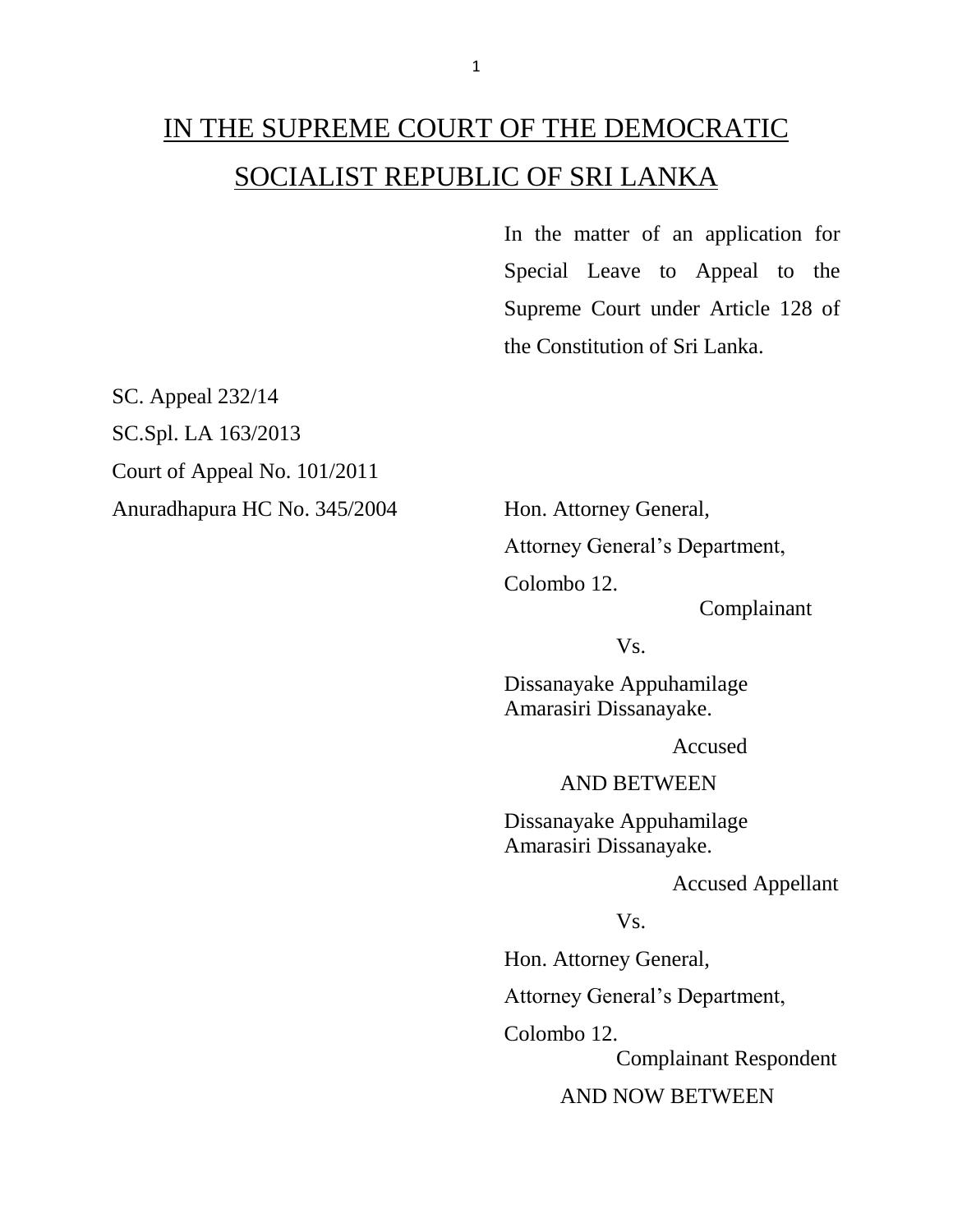|                               | Amarasiri Dissanayake.                                                                    |
|-------------------------------|-------------------------------------------------------------------------------------------|
|                               | <b>Accused Appellant-Appellant</b>                                                        |
|                               | V <sub>S</sub> .                                                                          |
|                               | Hon. Attorney General,                                                                    |
|                               | Attorney General's Department,                                                            |
|                               | Colombo 12.<br><b>Complainant Respondent-</b><br>Respondent                               |
| <b>BEFORE</b>                 | S. E. WANASUNDERA, PC, J.                                                                 |
|                               | UPALY ABEYRATHNE, J.                                                                      |
|                               | K. T. CHITRASIRI, J.                                                                      |
| COUNSEL                       | Raja Dep with K.A. Upul Anuradha<br>Wickremaratne for the Accused Appellant-<br>Appellant |
|                               | H. I. Peiris DSG for the Complainant<br>Respondent-Respondent                             |
| <b>WRITTEN SUBMISSION ON:</b> | 29.05.2015 (the Accused Appellant<br>Appellant)                                           |
| <b>ARGUED ON</b>              | 10.11.2016                                                                                |
| <b>DECIDED ON</b>             | 11.07.2017                                                                                |
|                               |                                                                                           |

## UPALY ABEYRATHNE, J.

The Accused Appellant-Appellant (hereinafter referred to as the Accused) preferred an appeal to the Court of Appeal against the conviction and sentence imposed upon the Accused by the learned High Court Judge of

Dissanayake Appuhamilage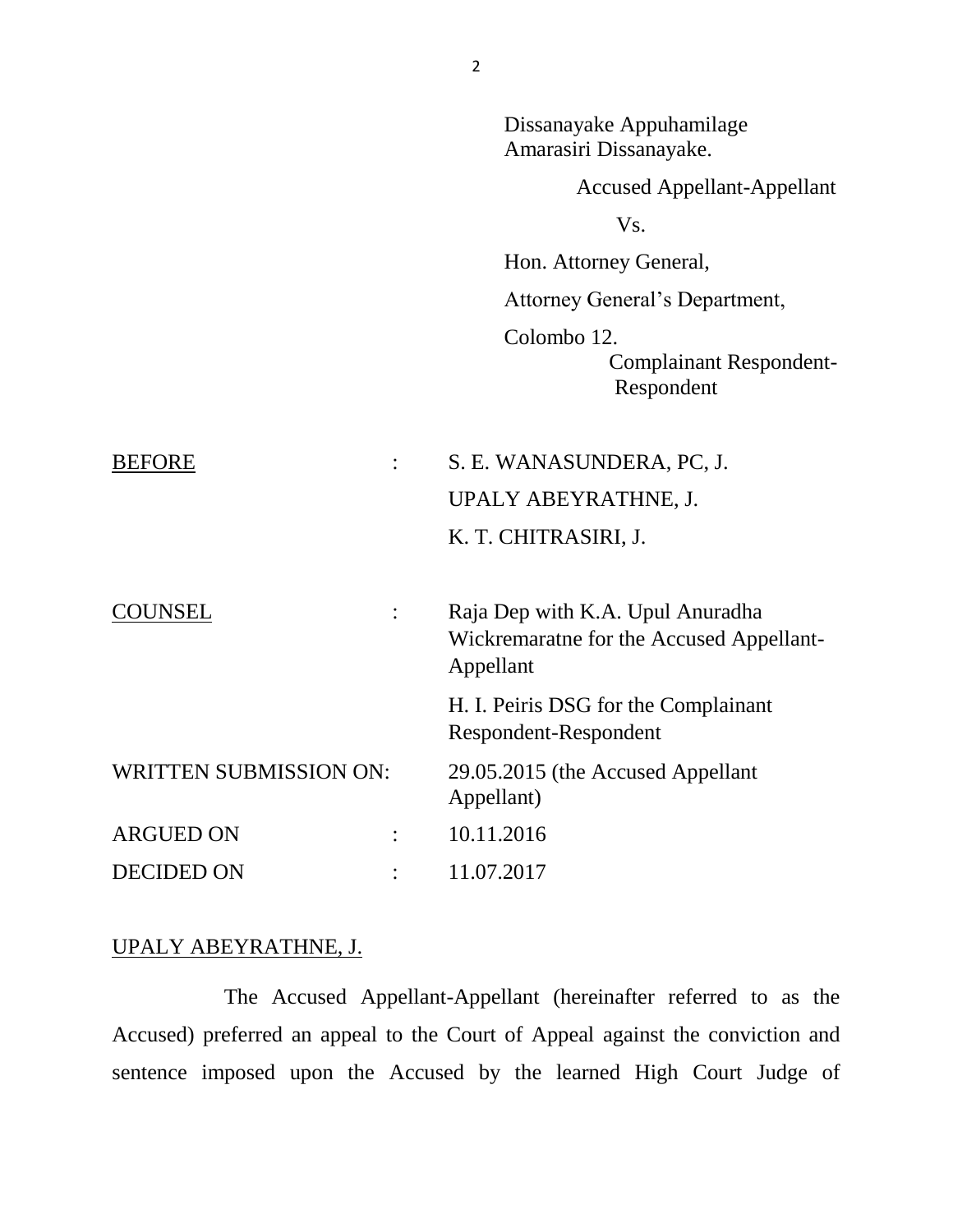Anuradhapura dated 06.10.2011. The Court of Appeal, by judgement dated 28.05.2013, has dismissed the said appeal and affirmed the conviction and the death sentence. This appeal is from the said judgment of the Court of Appeal. Leave to Appeal was granted on the grounds set out in paragraph 9 (a), (b) and (c) of the amended petition of appeal dated 11.11.2013. But in the said amended petition of appeal, the Accused has not set out any question of law, as required by Supreme Court Rules, to be considered by this court.

In paragraph 9 of the petition of appeal the accused has stated that the learned High Court Judge has erred in law allowing to lead in evidence a confessionary statement which was alleged to have been made by the accused to the Police Officer on reserve duty at the Eppawala Police Station at about 1.30 a.m. on 17.10.2000. He has further stated that the Court of Appeal had erred in failing to consider the submission of the counsel for the accused that the prosecution had failed to establish the charges in the indictment beyond reasonable doubt and also the Court of Appeal had erred in coming to the conclusion that the prosecution has established a strong prima facie case against the accused.

The Accused in this case was indicted in the High Court of Anuradhapura for having committed murder of a man named Nishshanka Arachchige Senadeera. The Prosecution has led the evidence of several witnesses. It appears from the evidence that the case for the prosecution entirely depended on circumstantial evidence. It has transpired from the evidence that the deceased was last seen in the company of the accused on a motor cycle ridden by the accused. On 16.10.2000, at about 8.00 p.m. said motor cycle had been given to the accused by the owner on a request made to that effect by the deceased. About one hour to one and half hour later the accused had returned the motor cycle to the owner and the owner has found at that point that the bunch of key of the motor cycle are missing.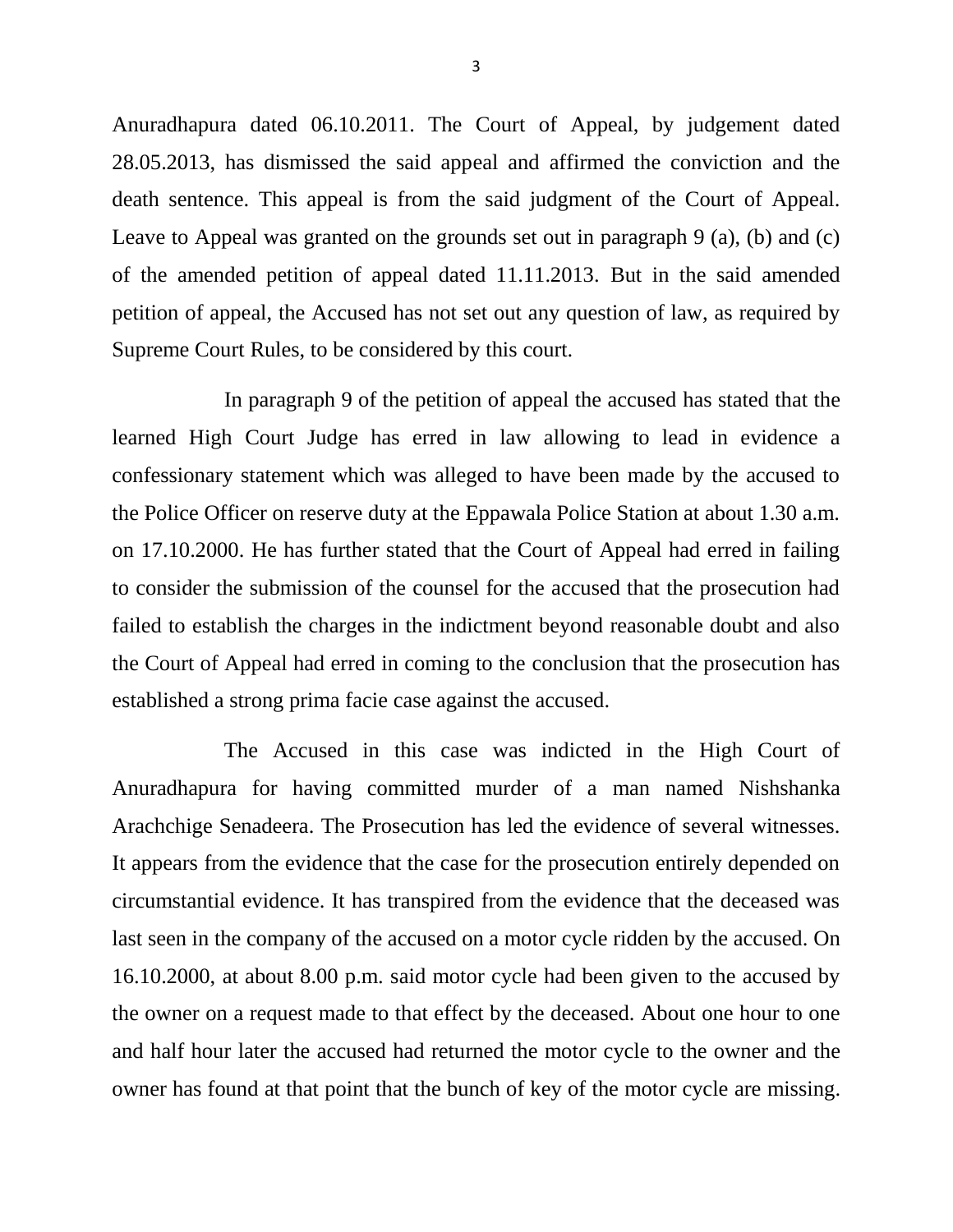At the investigation, the said bunch of key was found at the crime scene near the dead body.

According to the evidence of Police Constable 25019, Sembukuttige Premasinghe on 17.10.2000, at about 1.30 a.m. the accused, armed with a sword, had surrendered to Eppawala Police Station. Thereafter the statement of the accused has been recorded by the Police. Upon the statement of the accused the Police has recovered the dead body of the deceased. The police have reached to the crime scene where the dead body was found, according to the directions given by the accused. At the trial before High Court the Police witness who recorded the statement of the accused had not been cross examined by the accused. Said evidence does not contain any confessional statement made by the accused. Even the accused has not highlighted any such evidence in his petition of appeal or in his written submissions to this court.

The prosecution has led very strong circumstantial evidence against the accused. The accused has not given evidence. He has made a very short dock statement. In his dock statement, he has stated that "I had no animosity with uncle. We were residing in same house. I do not know anything about this".

The police witness said that he proceeded to the crime scene and recovered the dead body on the direction of the Accused. There had been cut injuries on the dead body. Evidence further reveal that the accused was last seen in the company of the deceased. Both of them were seen on a motor cycle ridden by the accused. Said motor cycle was given to the accused on a request made by the deceased. Owner of the motor cycle inquired the accused about the loss of motor cycle key. Said motor cycle key was found at the crime scene. Said circumstances have clearly established the fact that the Accused had been in the crime scene. Since it appears that the knowledge of the said circumstance was exclusively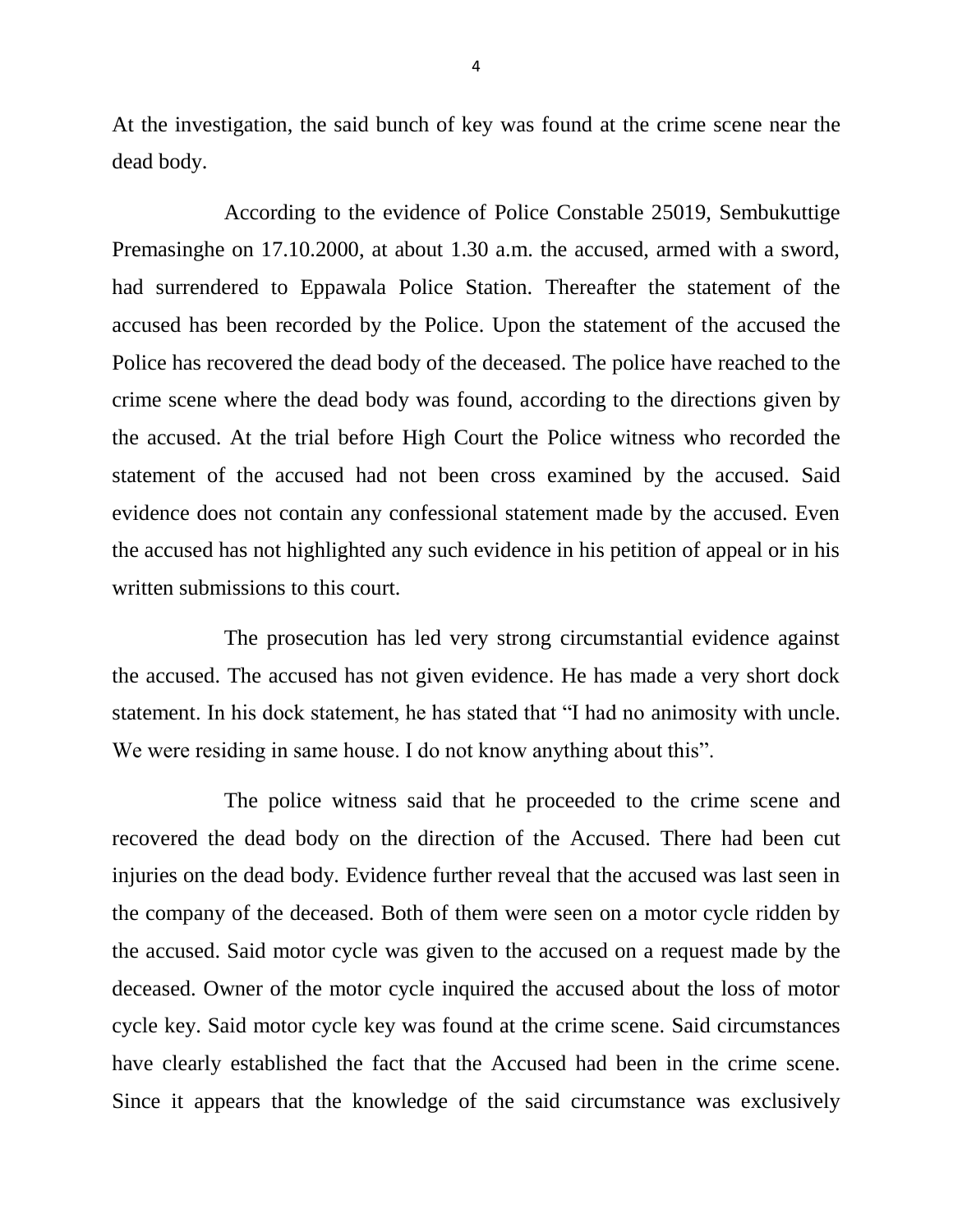within the Appellant it should have been explained by him. But the Accused in his dock statement did not offer any explanation.

In the case of State of Tamil Nadu Vs. Rajendran (1999) Cr.L.J. 4552 the Indian Supreme Court observed that 'In a case of circumstantial evidence when an incriminating circumstance is put to the accused and the said accused either offers no explanation or offers an explanation which is found to be untrue, then the same becomes an additional link in the chain of circumstances to make it complete.'

The Appellant in his short dock statement had not offered any explanation with regard to the strong and incriminating evidence led against him. When a strong prima facie case has been made out by the prosecution the Appellant has, though he has not been bound by law to offer any explanation, failed and omitted to explain the strong circumstantial evidence led against him. In the case of Rex. Vs. Lord Cochrane and others [1814] Gurney's Report 479 the Lord Ellenborough held that "No person accused of crime is bound to offer any explanation of his conduct or of circumstances of suspicion which attach to him; but, nevertheless, if he refuses to do so, where a strong prima facie case has been made out, and when it is in his own power to offer evidence, if such exist, in explanation of such suspicious circumstances which would show them to be fallacious and explicable consistently with his innocence, it is a reasonable and justifiable conclusion that he refrains from doing so only from the conviction that the evidence so suppressed or not adduced would operate adversely to his interest."

Abbot J. in Rex Vs. Burdett (1820) 4 B & Ald 161at 162 observed that "No person is to be required to explain or contradict until enough has been proved to warrant a reasonable and just conclusion against him, in the absence of explanation or contradiction; but when such proof has been given, and the nature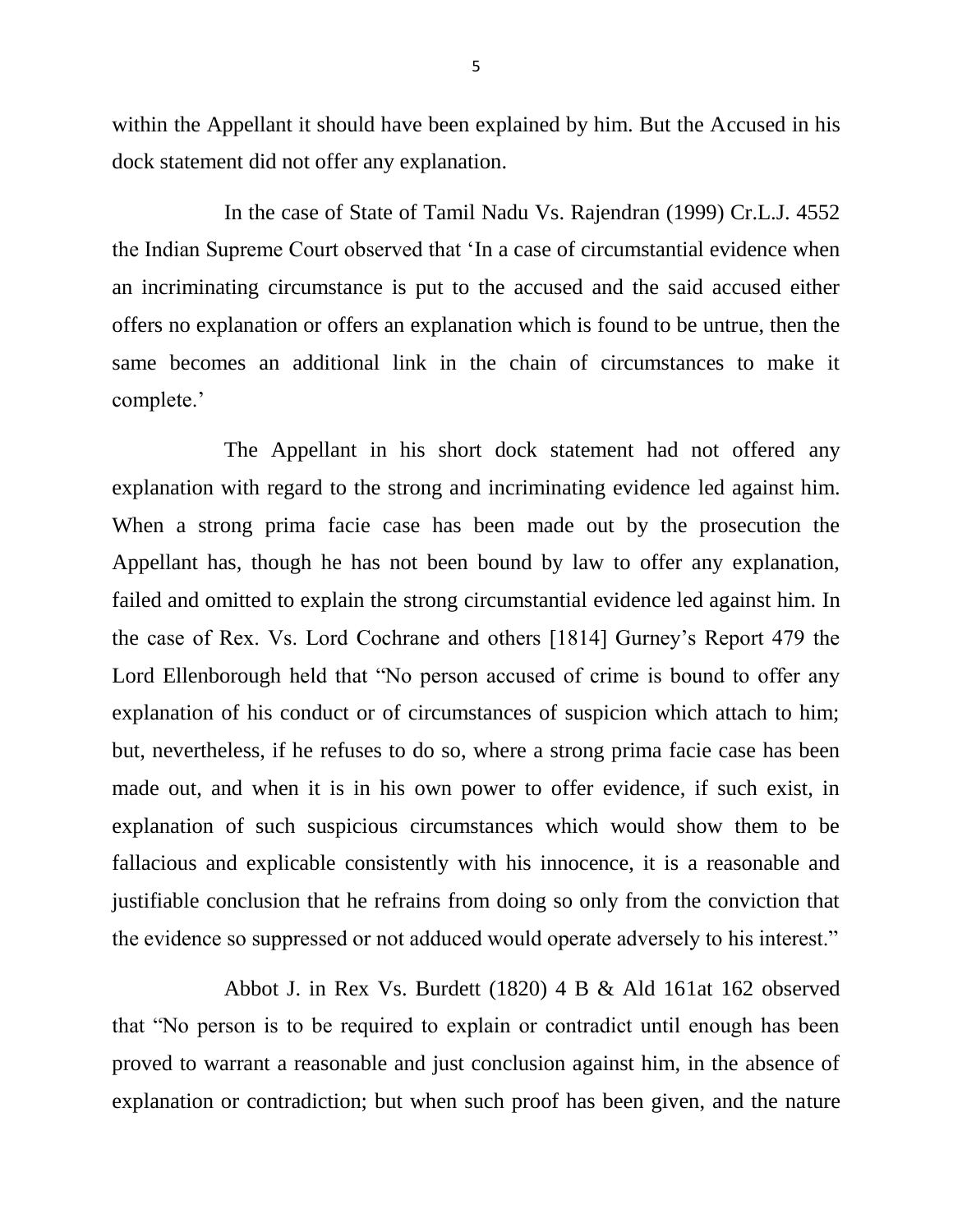of the case is such as to admit of explanation or contradiction, if the conclusion to which the prima facie case tends to be true, and the accused offers no explanation or contradiction, can human reason do otherwise than adopt the conclusion to which proof tends."

In the case of Rajapaksha Devaga Somarathna Rajapaksha And Others Vs. Attorney General (S.C. Appeal) 2/2002 TAB) Justice Bandaranayke observed that "With all this damning evidence against the Appellants with the charges including murder and rape the Appellants did not offer any explanation with regard to any of the matters referred to above. Although there cannot be a direction that the accused person must explain each and every circumstance relied on by the prosecution and the fundamental principle being that no person accused of a crime is bound to offer any explanation of his conduct there are permissible limitation in which it would be necessary for suspect to explain the circumstances of suspicion which are attached to him."

In the case of Rameshbhai Chandubhai Rathod Vs. State of Gujarat [2009] INSC 828 (27 April 2009) (SC of India) Dr. Arijit Pasayat, J. observed that "The incriminating circumstances enumerated above unmistakably and inevitably lead to the guilt of the appellant and nothing has been highlighted or brought on record to make the facts proved or the circumstances established to be in any manner in consonance with the innocence at any rate of the appellant. During the time of questioning under Section 313 Cr.P.C. the appellant instead of making at least an attempt to explain or clarity the incriminating circumstances inculpating him, and connecting him with the crime by his adamant attitude of total denial of everything when those circumstances were brought to his notice by the Court not only lost the opportunity but stood self-condemned. Such incriminating links of facts could, if at all, have been only explained by the appellant, and by nobody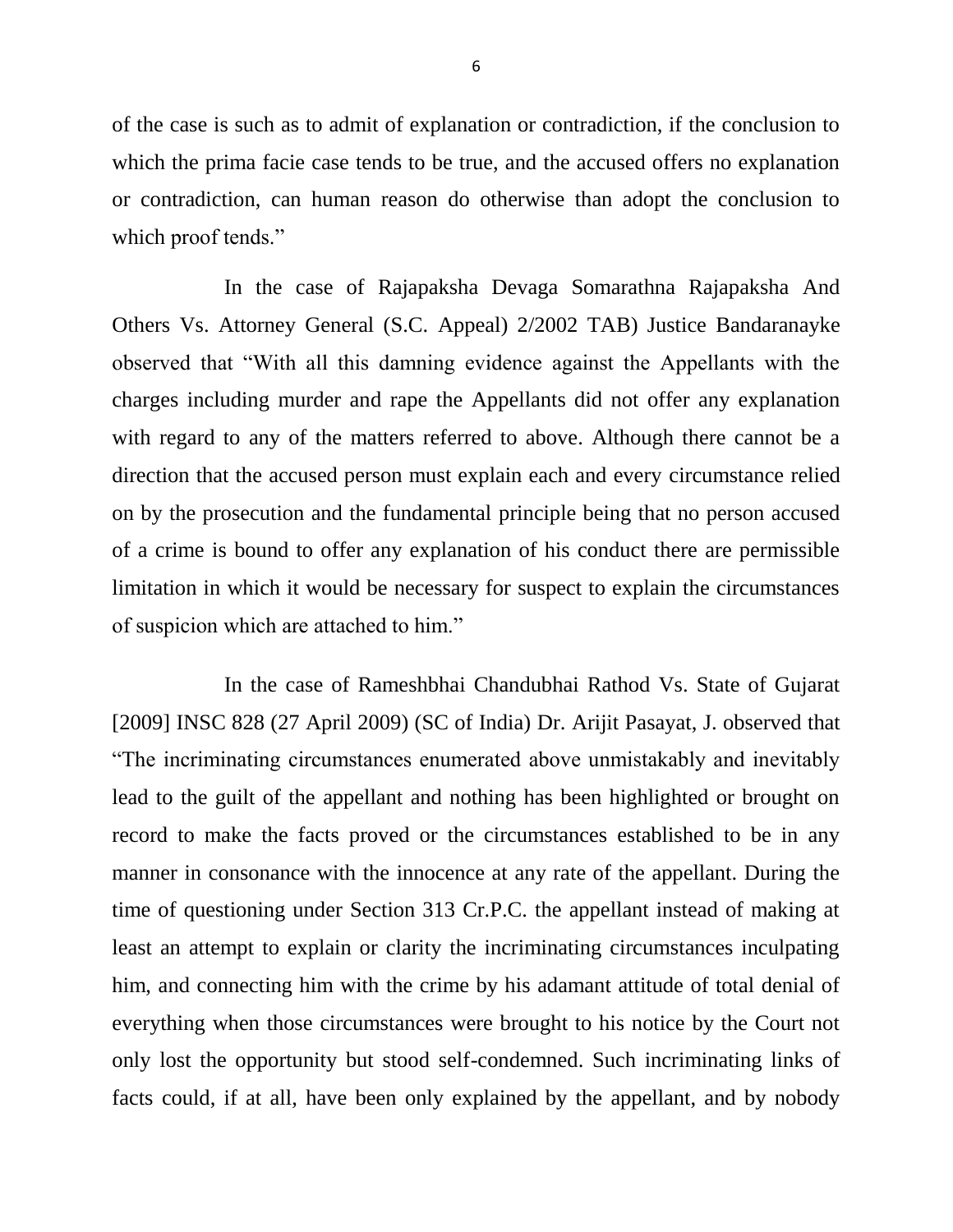else, they being personally and exclusively within his knowledge. Of late, courts have, from the falsity of the defense plea and false answers given to court, when questioned, found the missing links to be supplied by such answers for completing the chain of incriminating circumstances necessary to connect the person concerned with the crime committed. (See: State of Maharashtra v. Suresh). That missing link to connect the accused appellant, we find in this case provided by the blunt and outright denial of every one and all that incriminating circumstances pointed out which, in our view, with sufficient and reasonable certainty on the facts proved, connect the accused with the death and the cause of the death of Gracy and for robbing her of her jewellery worn by her."

I am mindful of the fact that where a case rests squarely on circumstantial evidence, the inference of guilt can be justified only when all the incriminating facts and circumstances are found to be incompatible with the innocence of the accused or the guilt of any other person. (See Hukam Singh Vs.State of Rajasthan AIR (1977 SC 1063), Eradu and Ors. Vs. State of Hyderabad (AIR 1956 SC 316); Earabhadrappa Vs. State of Karnataka (AIR 1983 SC 446); State of U.P. Vs. Sukhbasi and Ors. (AIR 1985 SC 1224); Balwinder Singh Vs. State of Punjab (AIR 1987 SC 350); Ashok Kumar Chatterjee Vs. State of M.P. (AIR 1989 SC 1890). The circumstances from which an inference as to the guilt of the accused is drawn have to be proved beyond reasonable doubt and have to be shown to be closely connected with the principal fact sought to be inferred from those circumstances. In Bhagat Ram Vs. State of Punjab (AIR 1954 SC 621), it was laid down that where the case depends upon the conclusion drawn from circumstances the cumulative effect of the circumstances must be such as to negative the innocence of the accused and bring the offences home beyond any reasonable doubt. In the case of C. Chenga Reddy and Others Vs State of A.P.